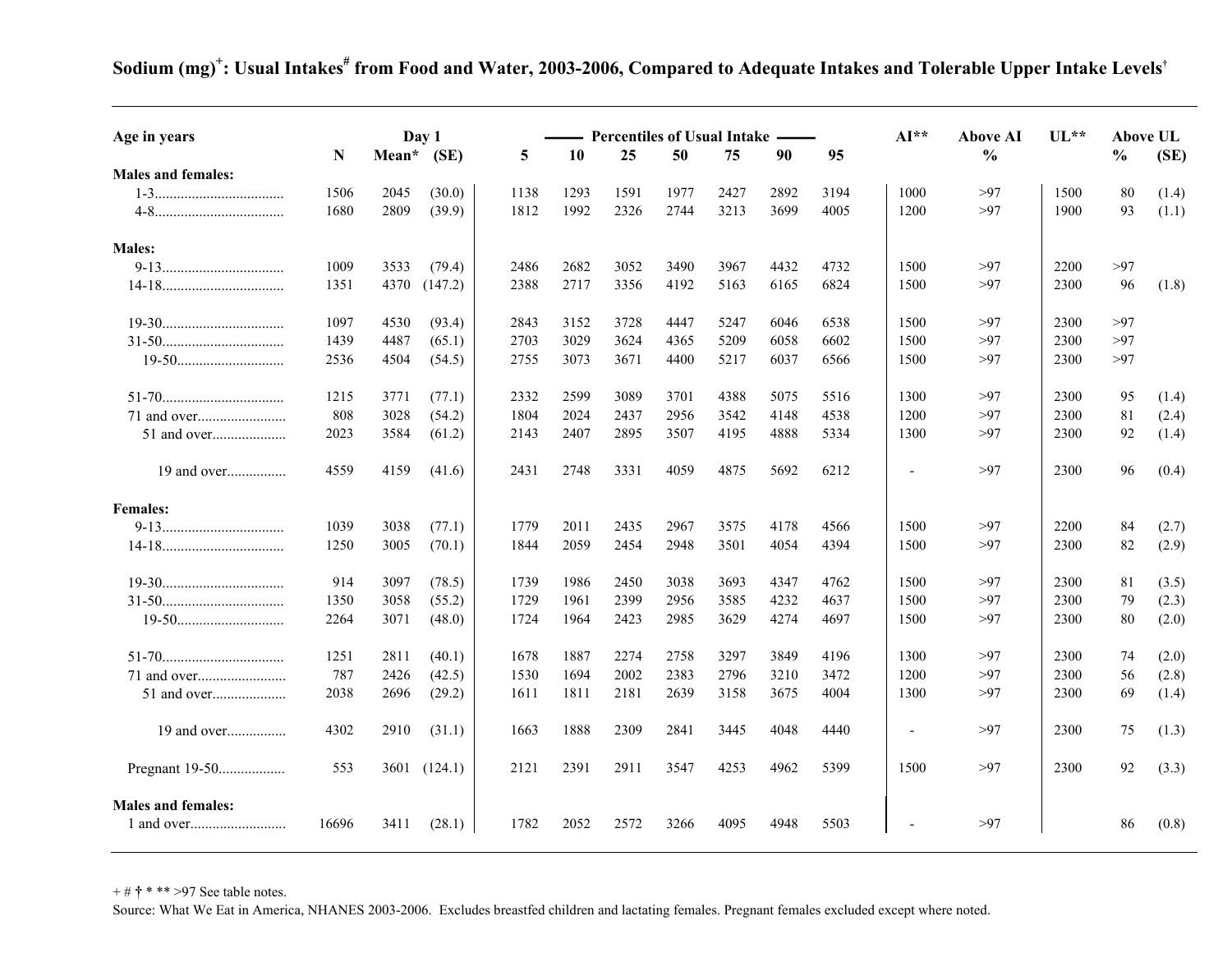## **Age in years Percentiles (SE) 5th 10th 25th 50th 75th 90th 95th Males and females:**  1-3................................... 1138 (31.4) 1293 (28.1) 1591 (23.5) 1977 (24.4) 2427 (40.3) 2892 (67.7) 3194 (88.7) 4-8................................... 1812 (42.4) 1992 (38.7) 2326 (34.1) 2744 (37.8) 3213 (56.9) 3699 (89.6) 4005 (111.7) **Males:**  9-13................................. 2486 (154.6) 2682 (135.6) 3052 (100.8) 3490 (76.1) 3967 (104.1) 4432 (170.8) 4732 (221.7) 14-18................................. 2388 (169.6) 2717 (160.9) 3356 (142.6) 4192 (134.8) 5163 (172.7) 6165 (251.4) 6824 (323.4) 19-30................................. 2843 (161.7) 3152 (144.7) 3728 (115.1) 4447 (92.1) 5247 (123.6) 6046 (194.8) 6538 (247.1) 31-50................................. 2703 (107.3) 3029 (97.6) 3624 (79.0) 4365 (67.1) 5209 (80.7) 6058 (119.0) 6602 (150.3) 19-50............................. 2755 (74.0) 3073 (67.1) 3671 (55.6) 4400 (49.4) 5217 (67.3) 6037 (99.1) 6566 (126.1) 51-70................................. 2332 (102.9) 2599 (95.5) 3089 (79.7) 3701 (71.0) 4388 (87.3) 5075 (129.6) 5516 (159.2) 71 and over........................ 1804 (69.1) 2024 (64.6) 2437 (57.6) 2956 (54.3) 3542 (64.3) 4148 (89.8) 4538 (109.2) 51 and over.................... 2143 (74.7) 2407 (69.6) 2895 (61.3) 3507 (58.0) 4195 (73.6) 4888 (106.6) 5334 (131.6) 19 and over................ 2431 (39.4) 2748 (37.3) 3331 (35.6) 4059 (38.3) 4875 (50.8) 5692 (71.0) 6212 (87.8) **Females:**  9-13................................. 1779 (96.1) 2011 (85.5) 2435 (70.4) 2967 (73.2) 3575 (106.3) 4178 (153.3) 4566 (189.0) 14-18................................. 1844 (82.5) 2059 (77.3) 2454 (68.0) 2948 (67.1) 3501 (87.2) 4054 (124.7) 4394 (153.1) 19-30................................. 1739 (122.3) 1986 (111.6) 2450 (91.2) 3038 (80.2) 3693 (107.4) 4347 (164.4) 4762 (204.8) 31-50................................. 1729 (82.3) 1961 (73.7) 2399 (55.8) 2956 (50.4) 3585 (86.3) 4232 (147.7) 4637 (194.0) 19-50............................. 1724 (70.3) 1964 (64.3) 2423 (51.5) 2985 (46.0) 3629 (68.2) 4274 (110.6) 4697 (144.4) 51-70................................. 1678 (59.8) 1887 (53.7) 2274 (42.6) 2758 (37.9) 3297 (52.7) 3849 (80.4) 4196 (102.7) 71 and over........................ 1530 (71.7) 1694 (64.0) 2002 (49.4) 2383 (41.5) 2796 (52.4) 3210 (78.1) 3472 (97.9) 51 and over.................... 1611 (37.8) 1811 (35.1) 2181 (28.7) 2639 (26.3) 3158 (37.6) 3675 (58.8) 4004 (75.8) 19 and over................ 1663 (40.6) 1888 (36.9) 2309 (29.0) 2841 (25.8) 3445 (41.3) 4048 (70.1) 4440 (92.6) Pregnant 19-50................. 2121 (187.8) 2391 (167.9) 2911 (134.6) 3547 (120.0) 4253 (170.9) 4962 (265.7) 5399 (340.6) **Males and females:**  1 and over.........................1782 (21.3) 2052 (20.1) 2572 (20.1) 3266 (22.9) 4095 (32.8) 4948 (49.2) 5503 (61.4)

## **Sodium (mg): Usual Intakes# from Food and Water, 2003-2006, Percentiles and Standard Errors**

+ # **†** \* \*\* >97 See table notes.

Source: What We Eat in America, NHANES 2003-2006. Excludes breastfed children and lactating females. Pregnant females excluded except where noted.